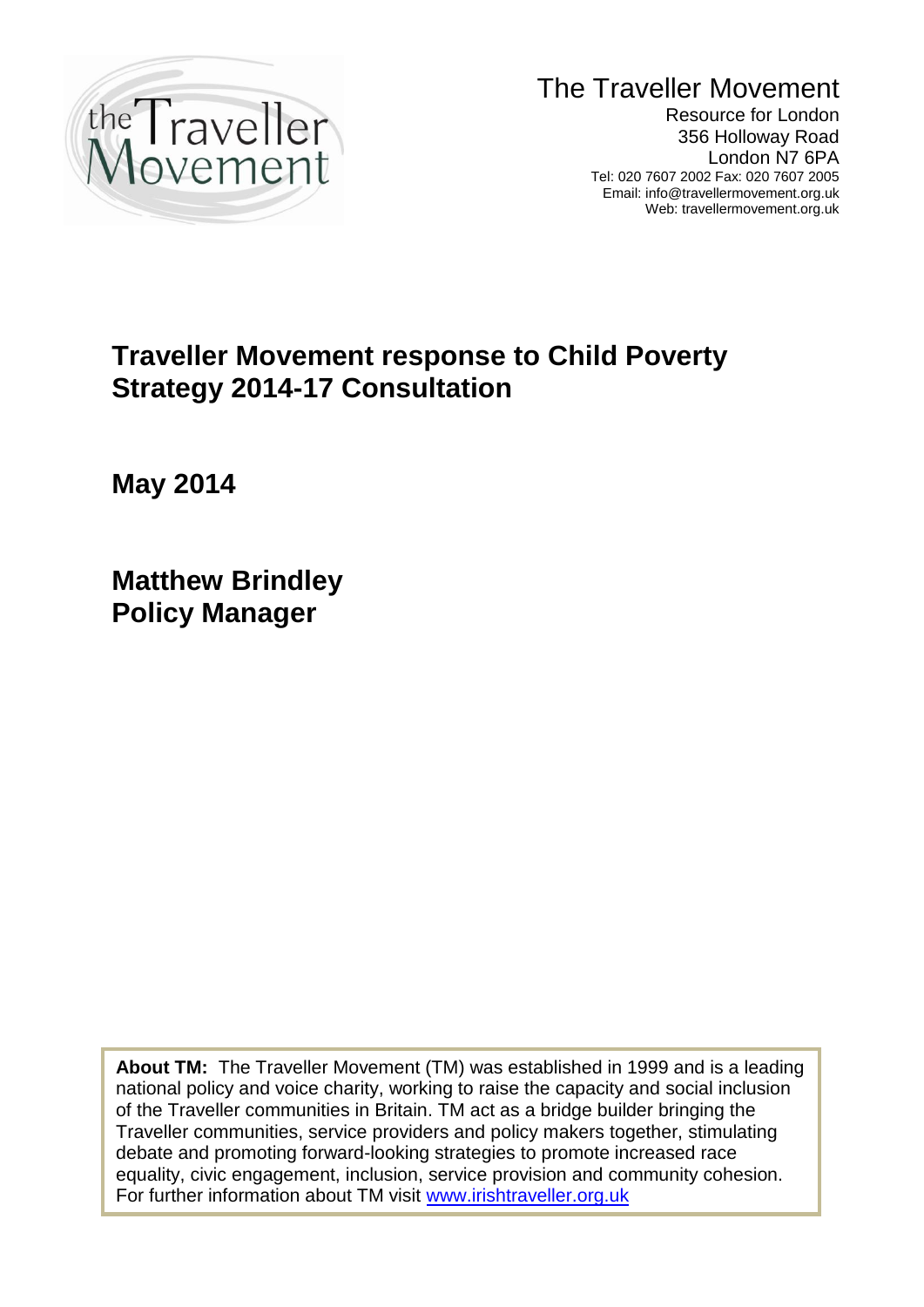## **Introduction**

Office for National Statistics (ONS) data outputs from the 2011 Census<sup>1</sup> and the 2012 Minister Working Group report on inequalities experienced by Gypsies and Travellers (MWG) provide concrete evidence that Gypsies and Travellers 'experience, and are being held back by, some of the worst outcomes of any group, across a wide range of social indicators.' <sup>2</sup> Poor social outcomes across such a wide range of indicators translate into the increased likelihood of high levels of child poverty amongst these communities. Below are some of the key findings from the 2014 ONS report *What does the 2011 Census tell us about the characteristics of Gypsies or Irish Travellers:*

- Gypsy or Irish Travellers had the highest proportion with no qualifications for any ethnic group (60 per cent) – almost three times higher than for England and Wales as a whole (23 per cent).
- Gypsy or Irish Traveller was the ethnic group with the lowest proportion of respondents who were economically active at 47 per cent, compared to 63 per cent for England and Wales as a whole.
- Just under half of Gypsy or Irish Traveller households had dependent children (45 per cent) – above the average for the whole of England and Wales (29 per cent).
- Gypsy or Irish Travellers were more than twice as likely to live in social housing than the overall population of England and Wales (41 per cent compared to 16 per cent) and less likely to own their accommodation outright (21 per cent compared to 26 per cent).
- Gypsy or Irish Traveller ethnic group was among the highest providers of unpaid care in England and Wales at 11 per cent (10 per cent for England and Wales as a whole) and provided the highest proportion of people providing 50 hours or more of unpaid care at 4 per cent (compared to 2 per cent for England and Wales as a whole).

Analysis of the 2011 census data by the Centre on Dynamics of Ethnicity (Code) has also found that Gypsy and Traveller men and women have twice the White British rates of limiting long-term illness, and at each age they are the group's most likely to be ill. $3$ 

<http://www.ethnicity.ac.uk/census/CoDE-Health-Inequalities-Briefing.pdf>

 $\overline{a}$ <sup>1</sup> ONS, 2014, *What does the 2011 Census tell us about the characteristics of Gypsies or Irish Travellers*

[http://www.ons.gov.uk/ons/rel/census/2011-census-analysis/what-does-the-2011-census-tell-us](http://www.ons.gov.uk/ons/rel/census/2011-census-analysis/what-does-the-2011-census-tell-us-about-the-characteristics-of-gypsy-or-irish-travellers-in-england-and-wales-/rpt-characteristics-of-gypsy-or-irish-travellers.html)[about-the-characteristics-of-gypsy-or-irish-travellers-in-england-and-wales-/rpt-characteristics-of](http://www.ons.gov.uk/ons/rel/census/2011-census-analysis/what-does-the-2011-census-tell-us-about-the-characteristics-of-gypsy-or-irish-travellers-in-england-and-wales-/rpt-characteristics-of-gypsy-or-irish-travellers.html)[gypsy-or-irish-travellers.html](http://www.ons.gov.uk/ons/rel/census/2011-census-analysis/what-does-the-2011-census-tell-us-about-the-characteristics-of-gypsy-or-irish-travellers-in-england-and-wales-/rpt-characteristics-of-gypsy-or-irish-travellers.html)

 $2$  Ministerial working group on tackling inequalities experienced by Gypsies and Travellers, p. 5 [https://www.gov.uk/government/publications/reducing-inequalities-for-gypsies-and-travellers-progress](https://www.gov.uk/government/publications/reducing-inequalities-for-gypsies-and-travellers-progress-report)[report](https://www.gov.uk/government/publications/reducing-inequalities-for-gypsies-and-travellers-progress-report)

<sup>3</sup> Code, 2013, *Which ethnic groups have the poorest health? Ethnic health inequalities 1991 to 2011,*  p. 1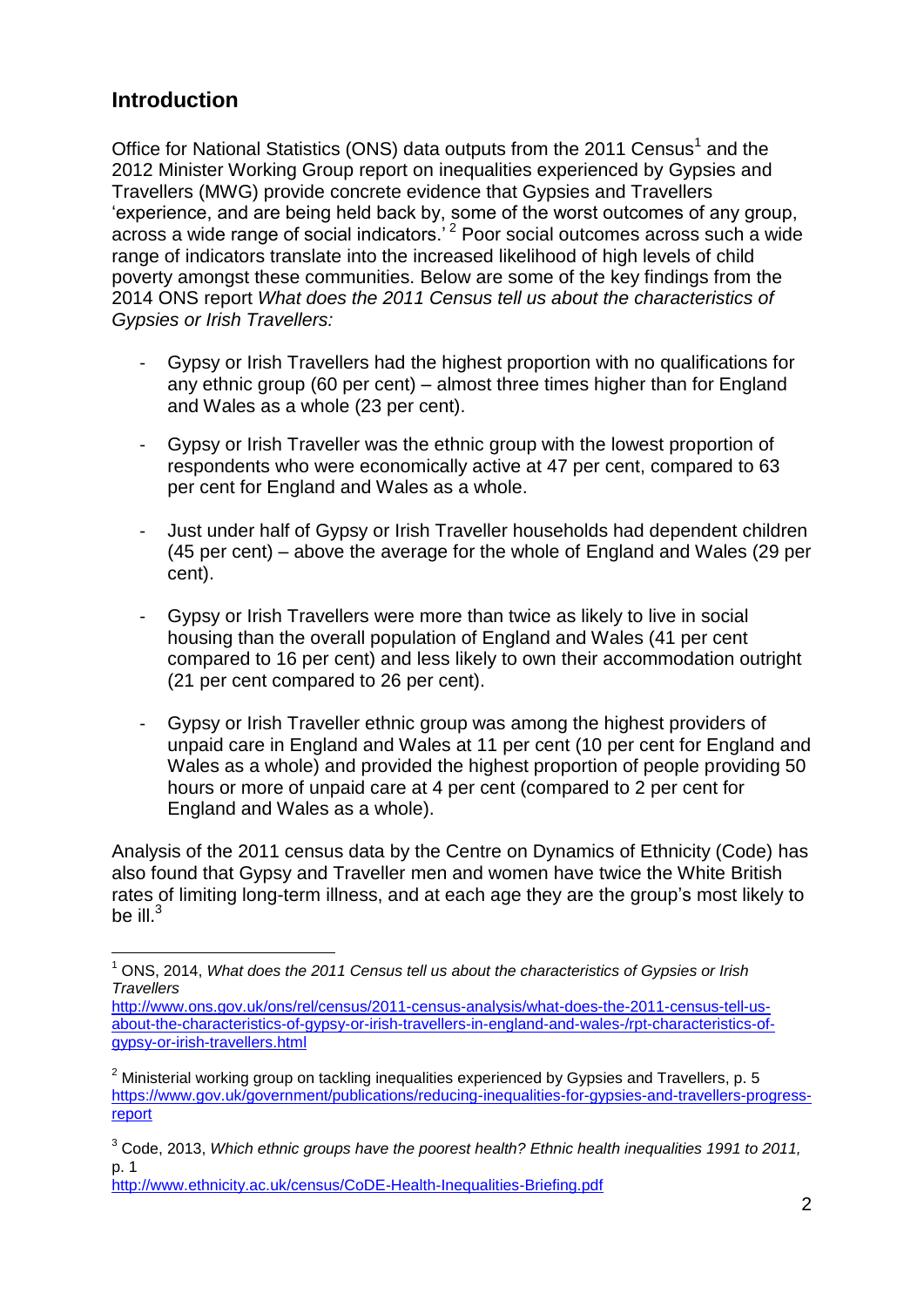Broad sweep policy measures to address child poverty and the factors that contribute to it all too often miss out and/or directly/indirectly exclude many Gypsy, Traveller and Roma communities. Considering these groups are significantly overrepresented in child poverty indicators, it follows that both central and local government should focus on targeted interventions to effectively address these issues. Central and local government should also focus on working closely with thirds sector organizations and community groups to ensure policy is touching these communities on the ground.

### **Response**

#### **1. To what extent do you agree that the draft Strategy achieves a good balance between tackling poverty now and tackling the drivers of intergenerational poverty?**

The strategy will struggle to address both the immediate and intergenerational drivers of child poverty in the Gypsy, Traveller and Roma communities for the following reasons:

- Fails to utilize/reference the latest data on Gypsies' and Travellers' economic activity, qualifications, dependent children etc from the ONS (2014) which provides clear and robust evidence for the development of effective policy in this area (now/intergenerational)
- Lack of a targeted approach to address the stark inequalities (ONS, 2014) experienced by these groups in the key areas of education, skills training, qualifications and employment (intergenerational).
- Negative impact of welfare reforms (specifically benefits cap) and cuts to local authority budgets (specifically resulting in cuts to Traveller Education Services) on social outcomes for these groups (now).
- Lack of emphasis on the wider social determinates of child poverty in the Gypsy, Traveller and Roma communities, especially in the areas of accommodation insecurity and poor physical and mental health (now/intergenerational).
- Whilst we welcome specific reference to Gypsy Traveller and Roma children as vulnerable groups in Annex D (page 86) this section fails to provide any concrete actions (both in the immediate and intergenerational context): • Firstly we are unaware of any specialist support for Gypsy and Traveller parents via the Work Programme;

• We are aware that Ofsted requires schools to focus on these children however we would be interested to hear how this translates into realities on the ground (e.g. how many references are there to GRT children in Ofsted inspection reports and what changes result from this?);

• What does the Government mean when it states 'we are giving urgent consideration to how we can most quickly improve the attainment outcomes of GRT pupils'? This statement means very little without specific details as to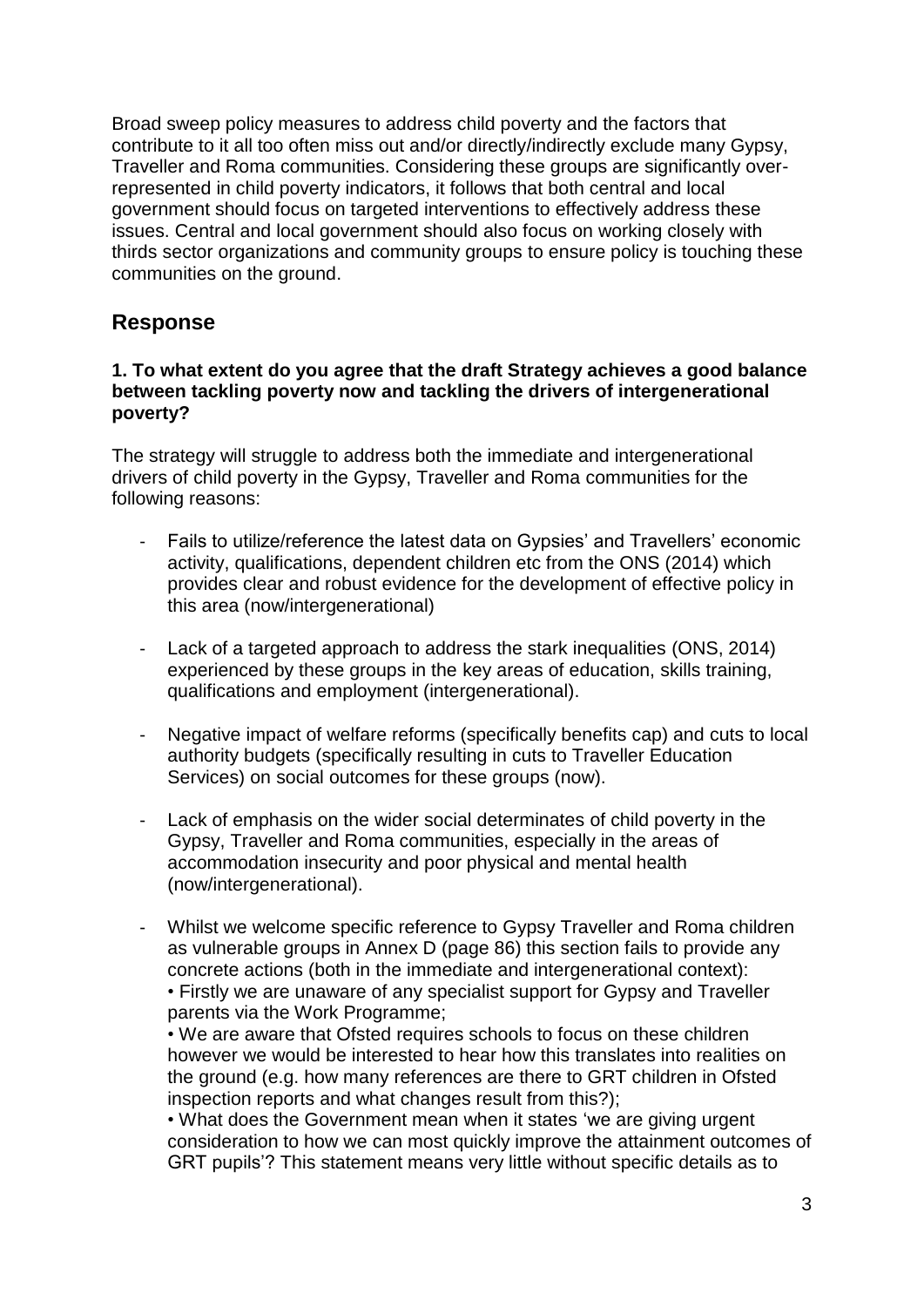what 'urgent attention' is being given (this submission makes concrete proposals in response to this statement in sections 3-5).

#### **2. Considering the current fiscal climate, what is your view of the actions set out in the draft Strategy?**

The Traveller Movement strongly disagree that the argument for fiscal consolidation should result in cuts to services that are effectively addressing the root causes of child poverty in the Gypsy, Traveller and Roma communities. As evidenced below, informed policy and provision of targeted initiatives and services is a far more cost effective and sustainable solution to addressing this issue. It is unfortunate that many of the actions set out in the draft strategy will be diminished by existing Government policies that negatively impact on the wider social outcomes of Gypsies, Roma and Travellers (eg benefits cap, increased powers of eviction, cuts to Traveller Education Services, poor monitoring of these groups in the NHS etc). Evidence of these impacts has been highlighted in Traveller Movement reports on cuts to Traveller Education Services in London,<sup>4</sup> The Impact of Welfare Reforms on GRT<sup>5</sup>, The Impact of Localism on Planning and Accommodation for Gypsies and Travellers<sup>6</sup>, Inclusion and Ethnic Monitoring of Gypsies and Travellers in the NHS.<sup>7</sup>

In the context of the current fiscal climate there is ample evidence to indicate the financial as well as social benefits of targeted interventions in the areas of accommodation, health, education and employment which directly address the key indicators of child poverty:

- The EHRC has identified the cost benefits to local authorities of ensuring adequate provision of Gypsy and Traveller sites in their areas rather than continuing with a never ending and costly cycle of evictions.<sup>8</sup> It goes without saying that repeated evictions, insecure and environmentally inappropriate accommodation have a detrimental impact on child poverty and children's life chances.
- Gypsies and Travellers experience some of the poorest health outcomes of any group in our society, resulting in a disproportionate impact on child poverty. The 2014 Leeds GATE report "Gypsy and Traveller Health – Who Pays?" provides practical examples and robust evidence of how health services can make significant savings via pro-active commissioning and new service models.<sup>9</sup>
- Local Traveller Education Services and skills training and employment initiatives by charities have proven that greater support for Gypsies, Roma and Travellers in education, skills training and employment result in higher levels of economic activity (see TM Roads to Success report: Economic and

1

<sup>4</sup> [http://irishtraveller.org.uk/wp-content/uploads/2012/12/ITMB-report-on-London-Traveller-education-support-service-staffing](http://irishtraveller.org.uk/wp-content/uploads/2012/12/ITMB-report-on-London-Traveller-education-support-service-staffing-levels.pdf)[levels.pdf](http://irishtraveller.org.uk/wp-content/uploads/2012/12/ITMB-report-on-London-Traveller-education-support-service-staffing-levels.pdf)

<sup>5</sup> <http://irishtraveller.org.uk/wp-content/uploads/2013/05/Universal-Credit-and-Gypsies-and-Travellers-report.pdf>

<sup>6</sup> <http://www.irishtraveller.org.uk/wp-content/uploads/2011/06/ITMB-Planning-for-Gypsies-and-Travellers2.pdf>

<sup>7</sup> [http://irishtraveller.org.uk/wp-content/uploads/2013/01/ITMB-Health-Report-Inclusion-and-Ethnic-Monitoring-of-Gypsies-and-](http://irishtraveller.org.uk/wp-content/uploads/2013/01/ITMB-Health-Report-Inclusion-and-Ethnic-Monitoring-of-Gypsies-and-Travellers-in-the-NHS.pdf)[Travellers-in-the-NHS.pdf](http://irishtraveller.org.uk/wp-content/uploads/2013/01/ITMB-Health-Report-Inclusion-and-Ethnic-Monitoring-of-Gypsies-and-Travellers-in-the-NHS.pdf)

<sup>8</sup> [http://www.equalityhumanrights.com/uploaded\\_files/gypsies\\_and\\_travellers.pdf](http://www.equalityhumanrights.com/uploaded_files/gypsies_and_travellers.pdf)

<sup>9</sup> [http://www.leedsgate.co.uk/2013/06/25/why-should-commissioners-invest-in-gypsy-and-traveller-health-a-new-report-from](http://www.leedsgate.co.uk/2013/06/25/why-should-commissioners-invest-in-gypsy-and-traveller-health-a-new-report-from-leeds-gate/)[leeds-gate/](http://www.leedsgate.co.uk/2013/06/25/why-should-commissioners-invest-in-gypsy-and-traveller-health-a-new-report-from-leeds-gate/)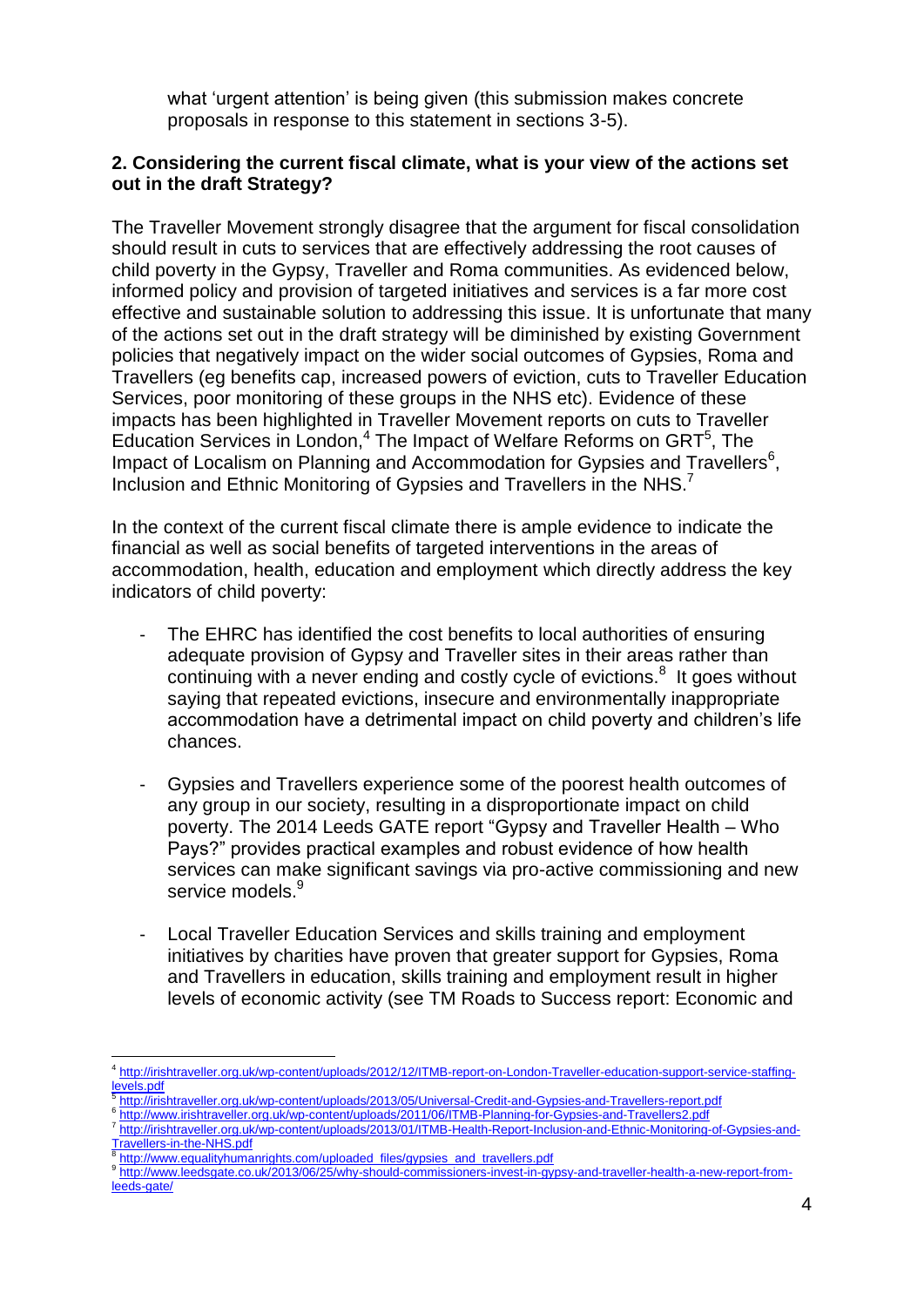Social Inclusion for Gypsies and Travellers).<sup>10</sup> A practical example of this is the Traveller Movement internship scheme which has a proven track record of supporting community members into paid employment and/or skills training/higher education.

#### **3. At a local level, what works well in tackling child poverty now?**

- Ensuring local authorities are effectively engaging with their local Gypsy Roma and Traveller communities and working closely with third sector organisations, residents associations and community groups to understand the issues on the ground and develop GTR Strategies which address child poverty.

- Local authorities addressing the all too often chronic shortage of Gypsy and Traveller sites in their areas which directly impacts on children's everyday welfare, education and life opportunities. Local authorities should also ensure that socially rented Traveller sites are appropriately maintained and address any environmental health hazards.

- Local authorities should introduce mitigating measures to support Gypsy, Traveller, Roma and other families disproportionately impacted by the benefits cap, especially considering that GTR have larger family sizes than the national average (ONS 2014).

- Ensuring all Gypsies and Travellers living on Traveller sites can access the Warm Homes Discount Scheme. It's TM's experience that many residents on local authority sites cannot access the WHDS because their power is being provided via the local authority and/or housing association.

- Local authorities and police forces should look to address cases of discrimination in employment and recruitment and the wider race hate crimes which GTR too often experience.

#### **4. At a local level, what works well for preventing poor children becoming poor adults?**

- Ensure Gypsies, Travellers and Roma are included as standard practice in local authority child poverty needs assessments and strategies, in line with the duties laid out in the Child Poverty Act 2010.

- Local authorities, health and wellbeing boards, local enterprise partnerships, jobcentres and other relevant bodies at the local level should work in partnership to address the wider social determinates of GTR child poverty and to inform the local child poverty strategy.

- Local authorities with GTR populations should ensure tailored/targeted educational support/programmes for Gypsy, Traveller and Roma children and their parents. Ideally these programmes would be delivered in close partnership with the communities and thirds sector organisations and focus on developing closer

<sup>&</sup>lt;u>.</u> <sup>10</sup> [http://www.irishtraveller.org.uk/images/roads\\_to\\_success.pdf](http://www.irishtraveller.org.uk/images/roads_to_success.pdf)